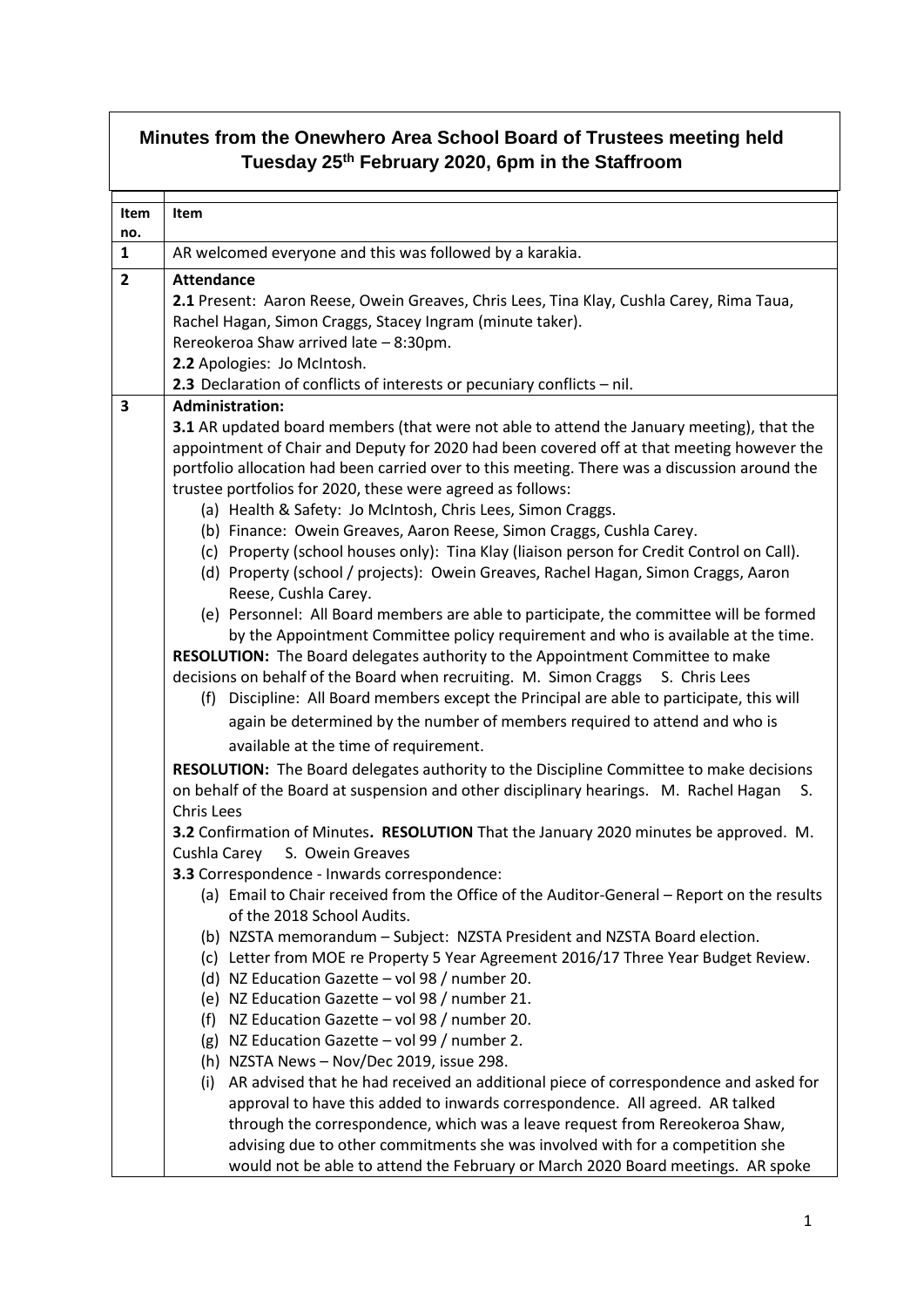|   | about the 3 strike rule (regarding members missing 3 consecutive meetings) and the                                                                                                                  |  |  |
|---|-----------------------------------------------------------------------------------------------------------------------------------------------------------------------------------------------------|--|--|
|   | need to apply in advance for leave if required. AR continued that RS had also advised                                                                                                               |  |  |
|   | that the kappa haka practice would run to 8pm, therefore if the meetings were still                                                                                                                 |  |  |
|   | running on her way home she would call in and attend what she could. All approved                                                                                                                   |  |  |
|   | of the leave to be taken for these 2 meetings.                                                                                                                                                      |  |  |
|   | Outwards correspondence - nil.                                                                                                                                                                      |  |  |
|   | <b>RESOLUTION</b> That inwards correspondence be received. M. Chris Lees S. Cushla Carey                                                                                                            |  |  |
| 4 | <b>Monitoring and Review</b>                                                                                                                                                                        |  |  |
|   | 4.1 School house report - TK talked through a report she had prepared and summarised status                                                                                                         |  |  |
|   | of each school house.                                                                                                                                                                               |  |  |
|   | 4.2 Whanau report - nothing to report this meeting.                                                                                                                                                 |  |  |
|   | 4.3 Financial reporting                                                                                                                                                                             |  |  |
|   | (a) November 2019 financial reporting was tabled, AR explained that the November                                                                                                                    |  |  |
|   | report / forecast working capital was in line with the previous month. There was a                                                                                                                  |  |  |
|   | discussion around the gateway ledger, which meant there was extra money in                                                                                                                          |  |  |
|   | gateway this year.                                                                                                                                                                                  |  |  |
|   | (b) Draft December 2019 financial reporting was received, the working capital was just                                                                                                              |  |  |
|   | under \$200K, the financial position was a lot better than what had been forecasted.                                                                                                                |  |  |
|   | AR advised that this amount was a good safety net. SC talked about the budgets being                                                                                                                |  |  |
|   | closed off last year and spending was conservative. There was a discussion around<br>this and feedback given to SC to pass on the accountant.                                                       |  |  |
|   | RESOLUTION That the November financial reporting be accepted and the draft December                                                                                                                 |  |  |
|   | report be received. M. Cushla Carey S. Owein Greaves                                                                                                                                                |  |  |
|   | 4.4 Policies for Assurance:                                                                                                                                                                         |  |  |
|   | (a) Equal Employment Opportunities - SC asked to carry this over as he needed to review                                                                                                             |  |  |
|   | in more depth.                                                                                                                                                                                      |  |  |
|   | (b) Police Vetting for Non-Teachers was assured.                                                                                                                                                    |  |  |
|   | (c) Risk Management - SC asked to carry this over as he needed to review in more depth.                                                                                                             |  |  |
|   | (d) Length of School Year - SC assured this policy. He also advised that there was an                                                                                                               |  |  |
|   | approved change this year due to the new area schools teachers collective agreement                                                                                                                 |  |  |
|   | (around teacher only days), as a result the school year had been shortened by 3 days.                                                                                                               |  |  |
|   | 4.5 Health & Safety Reporting was tabled. CL advised that there had been a discussion at the                                                                                                        |  |  |
|   | end of the H&S meeting held around the coronavirus and international student groups that                                                                                                            |  |  |
|   | were scheduled to come. CL advised that it had been reported that a person tested positive                                                                                                          |  |  |
|   | for coronavirus from the same province as the next Japanese group due here on the 6 <sup>th</sup> of                                                                                                |  |  |
|   | March. SC advised that he was getting his updated information from various organisations to                                                                                                         |  |  |
|   | understand what the recommendation was. SC continued that he was going with advice from                                                                                                             |  |  |
|   | officials and that there were no official warnings at present. CL asked if there was a policy in<br>place if a student was to get sick whilst here, SC advised that we do have a pandemic policy in |  |  |
|   | place. The Board requested that SC look in to further advice from the right authority to ask                                                                                                        |  |  |
|   | specifically around the group due 6 <sup>th</sup> March. AR continued that if it did get to a point where                                                                                           |  |  |
|   | the Board needed to make a call based on advice that SC should circulate the information to                                                                                                         |  |  |
|   | all Board members.                                                                                                                                                                                  |  |  |
|   | CL advised that they had reviewed the RAMs forms for overnight trips coming up. He                                                                                                                  |  |  |
|   | commented that the Karangahake Gorge trip was really well documented and this trip was                                                                                                              |  |  |
|   | recommended for approval at the H&S meeting. CL continued that JL had looked at the sports                                                                                                          |  |  |
|   | trips and that they were low risk, the main risk is the driving involved in the trips - the trip                                                                                                    |  |  |
|   | itself was low risk. CL added that at the time of the meeting they felt that the Tongariro trip                                                                                                     |  |  |
|   | info didn't have adequate info completed and that they had asked for this to be reviewed and                                                                                                        |  |  |
|   | submitted again. This had occurred via email and they were now comfortable with it. There                                                                                                           |  |  |
|   | was a brief discussion around volcanic risk and how this should be communicated.                                                                                                                    |  |  |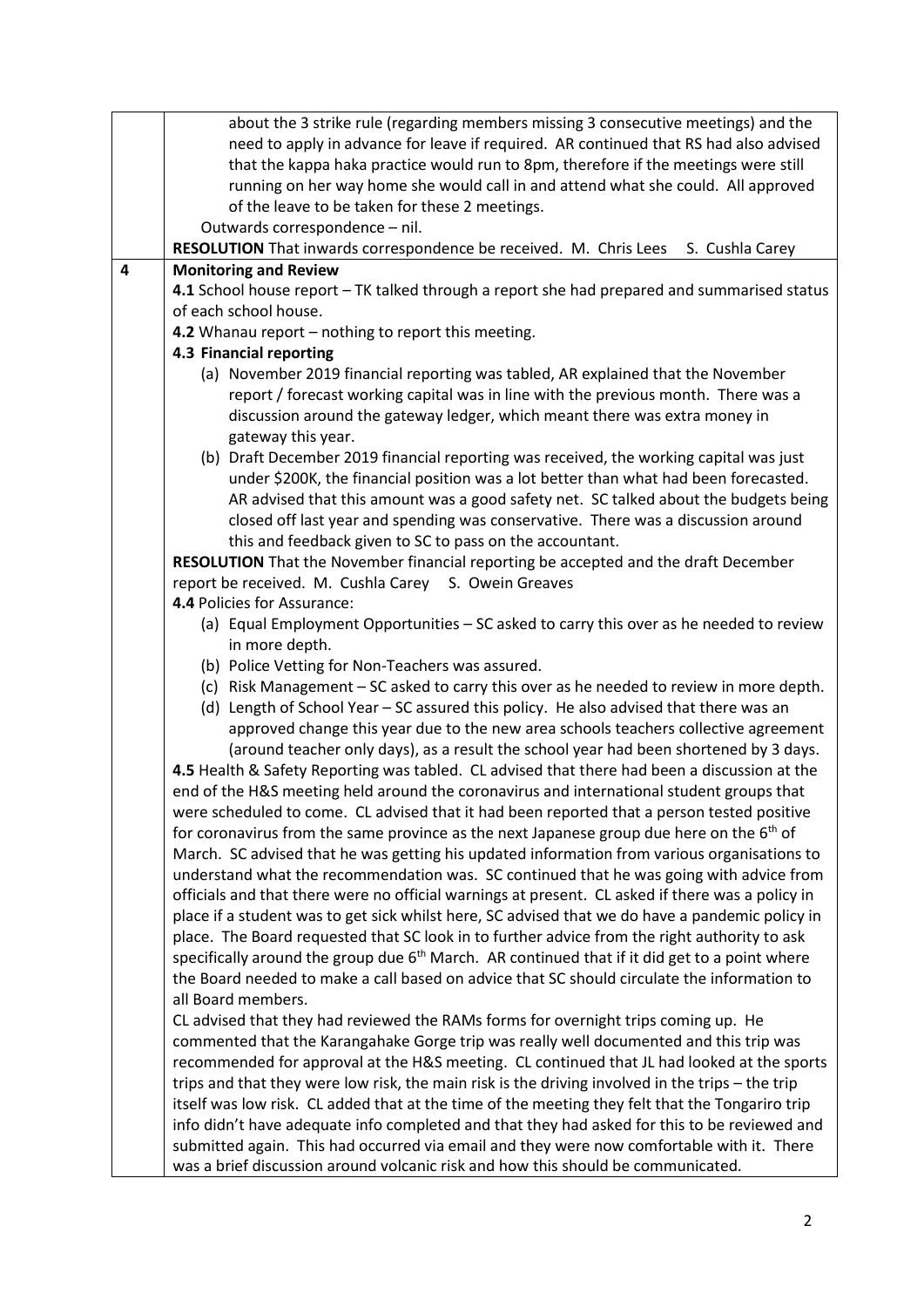SC advised that he had one notifiable event where a child had stayed overnight at the hospital, the child had been pushed on the slide platform and fell down and then off the slide resulting in a broken arm. SC advised that he had since notified Worksafe to let them know the controls that had been put in place – new signage erected and teachers to enforce the rule that only one student is allowed on the platform at a time.

**RESOLUTION** That the Health & Safety reporting be received. M. Chris Lees S. Simon Craggs

**4.6** Overnight & potentially hazardous activities / trip proposals – CL had summarised the H&S review in the earlier agenda item. CL confirmed that it was agreed the H&S committee felt all 4 trips could go ahead based on the information provided to them at the meeting and the updated RAMs for the Tongariro trip viewed after the meeting.

- (a) OEL Unit Standards 425 Experience tramping and 426 Experience camping (YR 12 Outdoor Education in Leadership)  $25<sup>th</sup>$  to  $27<sup>th</sup>$  March. Dickies Flat, Karangahake Gorge. Submitted by Kramer Ronaki.
- (b) Senior Volleyball Nationals in Palmerston North selected YR 12 and 10 students, 29<sup>th</sup> March to 4<sup>th</sup> April. Submitted by Anke van Dijk.
- (c) Area Schools Coaching Clinic at TeAwamutu (4 students involved)  $6<sup>th</sup>$  to  $8<sup>th</sup>$  April. Submitted by Anke van Dijk.
- (d) Tongariro National Park, L2 & L3 Geography  $-16-18$ <sup>th</sup> March. Submitted by Tess Ritchie.

**RESOLUTION** That the above overnight trips be approved based on the recommendation received from the H&S Committee review. M. Aaron Reese S. Rachel Hagan There was a discussion about feedback that had been emailed through from one of the H&S committee members questioning the intent of reviewing trip documentation saying it undermined the credibility of school leaders. CL stated that this is not the case at all, it is in line with the duty of care and responsibilities the Board have. There was a discussion if any professional development was required for the staff member in order to help with understanding what the Boards requirement was to avoid this kind of misunderstanding. **4.7** Action list from November meeting.

- (a) SC advised that the Mobile Phone policy was communicated in term 4 and then again on the first day of the term and in newsletter. SC was asked how the mobile phone policy was going. SC responded that it was going well and gave a brief update on stats, advising that there was maybe 1 student sitting on 2 strikes at present. It was reported that it was being inconsistently applied in class, with some teachers telling students to put phones away instead of confiscating and following the policy requirement. There was a discussion around this.
- (b) SC advised that he had communicated an update to the school community on PLD trial not progressing, this had been in the first newsletter this year.
- (c) SC confirmed that KF had completed a full compliance check of the swimming pool prior to the pool opening in December.
- (d) AR confirmed that the Strategic goals had been communicated to parents and whanau in a school newsletter at the end of last year.
- (e) SC spoke of where the draft concept for the vision statement was at. There was a discussion around this. SC advised that he was attending a 'Vision workshop' on the 6<sup>th</sup> March and that if the Board was willing to not ratify the draft as yet he would bring back suggestions and ways to personalise after attending the workshop. It was said that the vision needs to relate and resonate to everyone. AR also advised that this needed to be done as soon as possible.
- (f) SC advised that with regard to achievement data (by year groups) that they just don't have the data at that stage to prepare an end of year report for the Board. The info would not be reliable based on not having the data available at that point in time.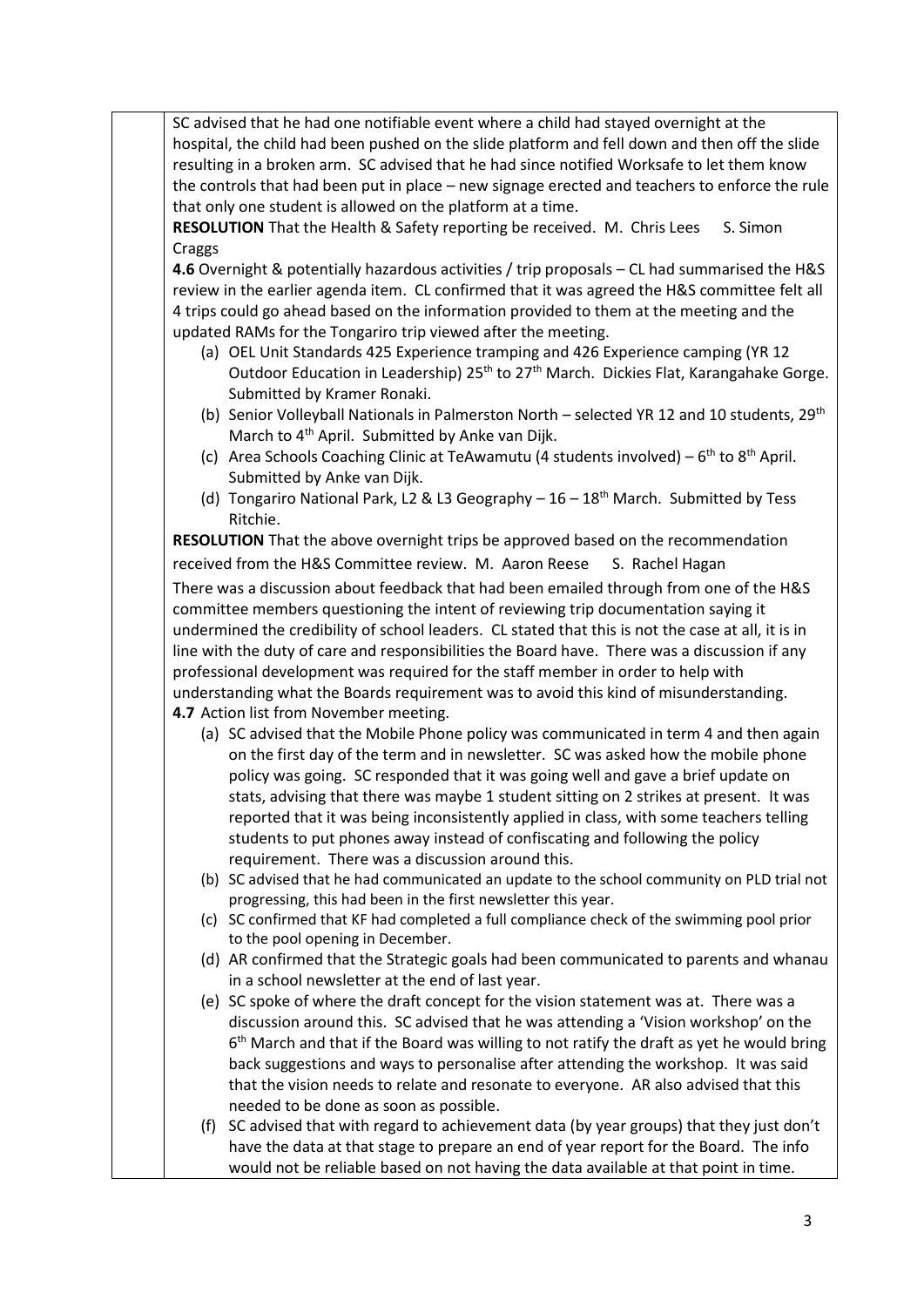(g) SC gave an update on where the admin component of a teachers role could sit, this was identified as being included with the attestation process. SC talked through in detail what the attestation process was. SC also advised that as of June it was up to the schools to design their own thing based around coaching and professional development plans. SC continued that he would still have to sign off attestation annually and teacher registration every 3 years. CL asked if we need a new coaching structure, and that there still needed to be an annual sign off. SC advised what had happened in the past and that they had removed the inquiry component and that teachers were more focused on developing themselves and goals around student achievement. CL asked how you know what is going well and what is not. SC advised that teachers will still have at least one observation a year, at least 2 for beginning teachers and scheduled coaching once or twice a year. SC said that we have a culture where you can walk in to a class and feel if it's going well, parent complaints are also a temperature taker. OG asked if SC overlaid academic results, SC responded no. CL questioned why this wasn't a measure. SC responded that it was the Head of Departments job to monitor student achievement in their area. SC talked about a scenario that had happened last year where complaints and class issues were looked at, there was a discussion around this. AR said that there needed to be a structured and written element, that this was a requirement and that we are doing this with the kids, we would be doing a disservice to our teachers by not showing the same level of care. AR continued that there should be a structure that is measurable to make sure our teachers are developing. If a development requirement is identified then the action is to go on professional development and this doesn't just apply to teaching, could be on things like time management if this is an area that needs work. It was agreed that the Board want something structured in place. CL added that things can just drift otherwise. It was said that this needed to be considered in any new structure. AR said we need to make this commitment to our teachers that this will happen on an annual basis. OG added that this was part of retention and career development as well. SC advised that the process was underway already and that he would be happy to go through this with the Board. AR said that he was interested to understand what has been put in place.

## **4.8** General

- (a) **RESOLUTION:** That an application be made to Pub Charity Limited for a grant of \$4208.70 +GST (\$4840 inc GST), for the course fees for the Hillary Outdoors Leadership Week on Great Barrier island in the term 1 school holidays. M. Simon Craggs S. Rachel Hagan
- (b) There was a discussion around the Breakfast club and the continuation of the Board funding 2 days (as per last years request) to ensure it runs 5 days a week. **RESOLUTION:** The Board approve Breakfast Club funding for 2 days per week to ensure the breakfast club can run every school day. Funds are approved on an ongoing basis provided that it can be staffed by students to run each school day. M. Cushla Carey S. Rachel Hagan
- (c) SC referred to his Clay bird shooting proposal for review. There was a discussion around where the guns would be stored, it was made clear guns were not to be on school grounds. The option of using a gun safe at somebody's house was spoken about. It was said that the person would need to be home to receive the guns and secure them on drop off. TK asked if the Board / School was liable. CL said that there needed to be a risk assessment for the activity and that there was heaps of guidance available on this, he also spoke of schools who had students participating in the activity. CL spoke of using the data and guidance and then running proposed procedures across them, this would go through the H&S committee. CL continued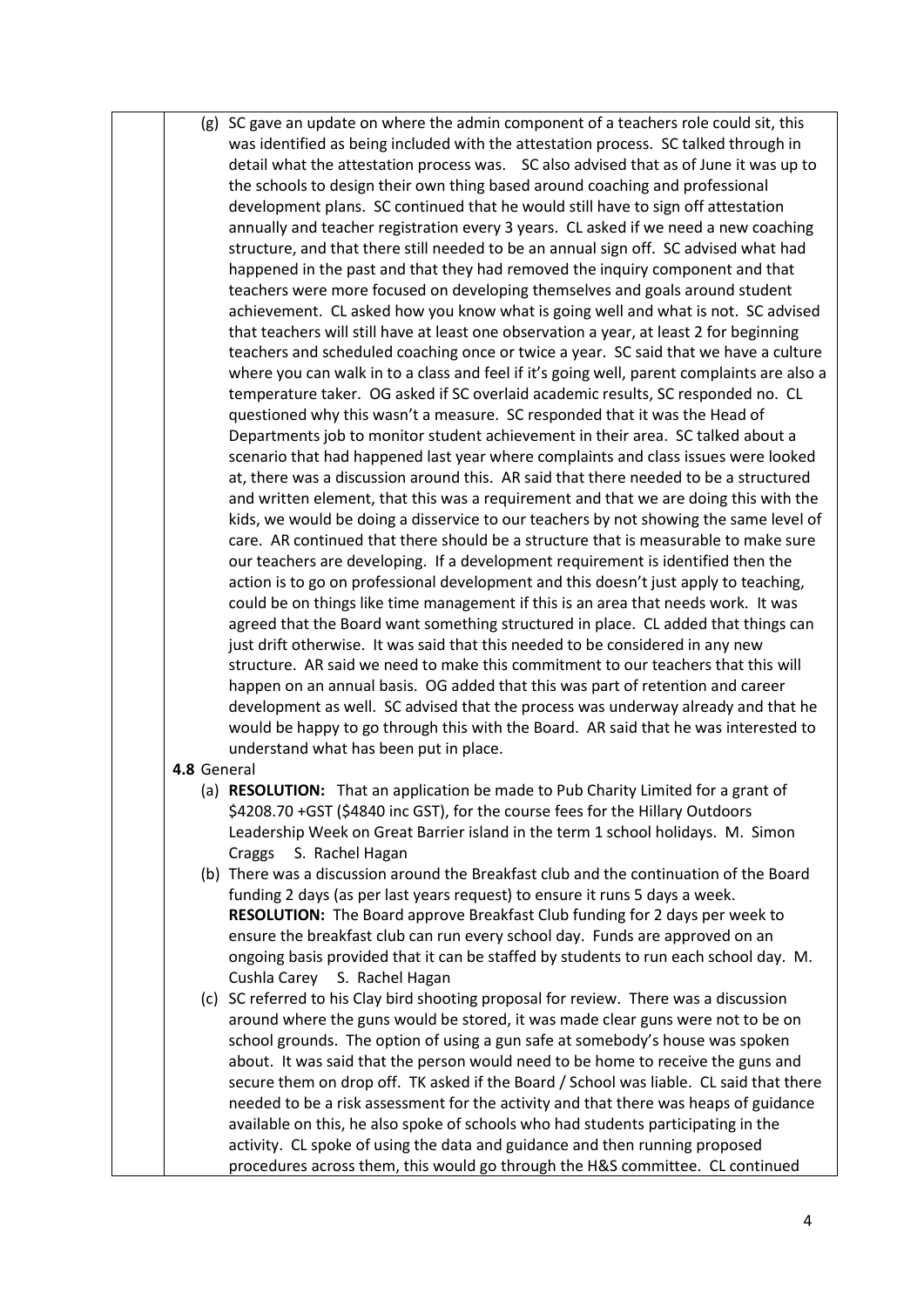that ammunition can be kept at the gun club, that there were lots of procedural things like this to work through. CL advised that there would be a range master on site at the range. There was a discussion around having a female parent as part of the support team, and that things needed to be put in place if that person was unable to make a practice etc. TK asked what the measure would be to ensure that policy and procedures were being followed, that there was history to show that this was not always the case with our school and with guns in the mix this cannot happen. There was a lengthy discussion and it was agreed that: no guns to be onsite at school, policy was talked through and agreed upon. Next steps were that very detailed procedures needed to be developed (the detail and clearly defined actions along with who is responsible for each and if they are not able to attend what happens – all scenarios to be covered), this is to go through the H&S committee to prepare and a recommendation made to the Board. It was also said that the operational needs of the school must be considered for trips / events that fell in to school time and that we could not have both the grounds person and the caretaker away from school at the same time. RH asked SC if he had a rough idea of how many kids were involved, SC advised that he wasn't sure however he did know that it would involve some students who aren't normally involved in sports. TK again raised that there needed to be a measure put in place to ensure policy and procedures would be followed. RH suggested a check list. There was a discussion around how the school could help ensure that sports were accessible to all students. TK asked how this initiative jumped the gun and was communicated to parents/whanau without Board knowledge / discussion and approval. TK said she had thought that SC had gone through communication and the expectation with staff at the beginning of the year however that this scenario had already happened. SC advised that he had spoken to teaching staff about the communication expectation and this error had been made by a support staff member. SC said he normally oversees what goes in the newsletter however this one he didn't – he said he took personal responsibility and has since spoken to the support staff member and advised until something is approved it cannot be communicated. TK talked about the need to build in safe guards for someone else to check the newsletter if SC is not able to, there was a discussion around the role that this might fall under. SC agreed that it was not a good look that this had been communicated out before going through an approval process and that he will be communicating the same message he gave to teachers to support staff so all staff are aware. TK advised that at some point the Board had to put their foot down and not continue to just accept apologies. SC said he couldn't say that he could guarantee that there would be no further errors however he was confident that there would be a big improvement. **RESOLUTION:** The Board agree to adopt option 1 – No firearms permitted (from the

School Docs model composite site) at Onewhero Area School and delegate the responsibility of working through the procedures to the H&S committee for recommendation.

It was agreed to add in the following options to No firearms permitted policy: 'OAS does not allow firearms/air guns or ammunition on the school grounds at any time'

'OAS does not allow imitation guns at school. Exceptions may be made in certain circumstances with school permission, eg for school play or a dress-up day. In such circumstances, school staff supervise the use of imitation guns, and respond to any inappropriate use. See Surrender and Retention'.

M. Simon Craggs S. Aaron Reese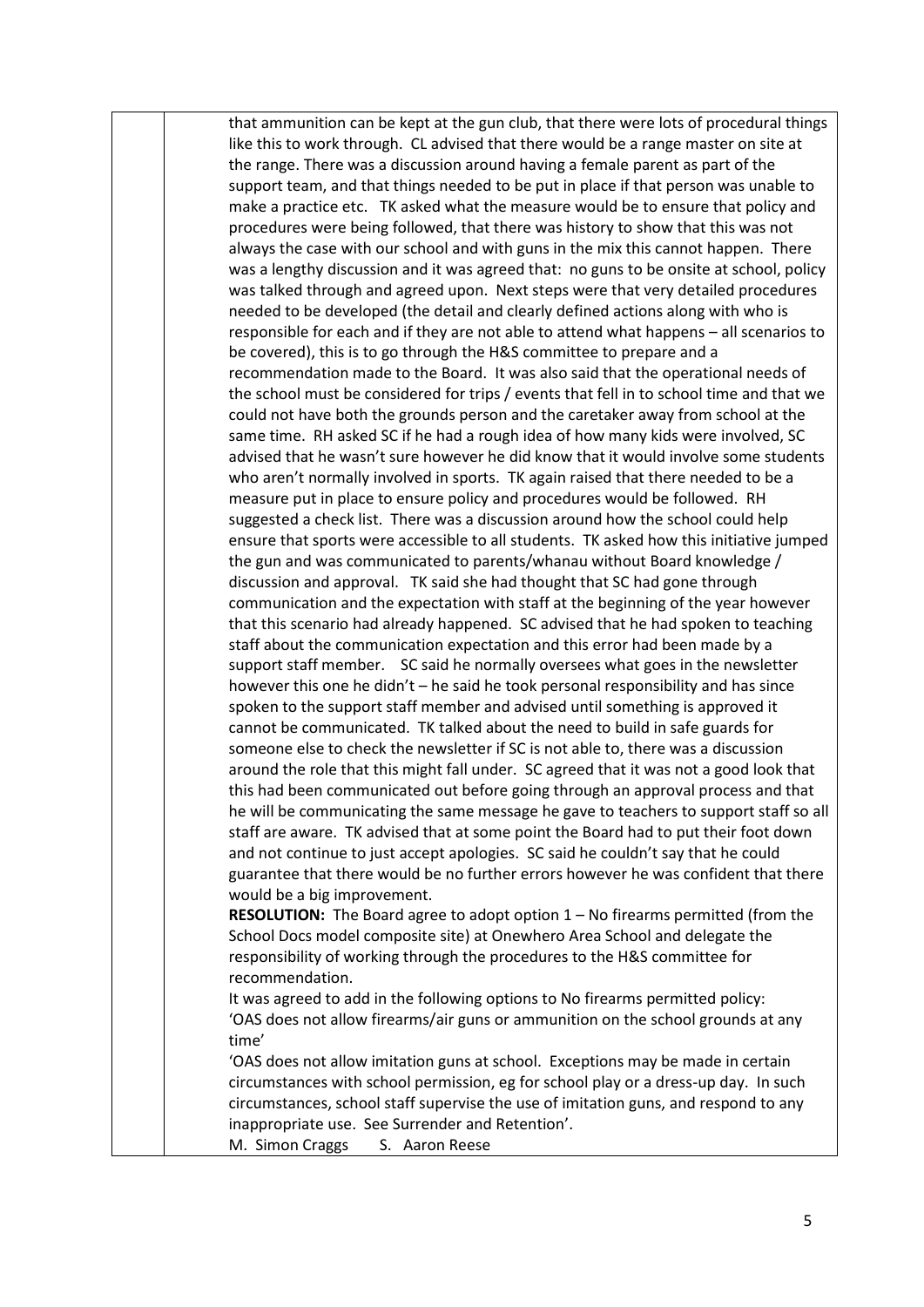|   |                                                                                                                                                                   | (d) The 2020 Unit allocation was presented to the Board. SC advised that this was an         |  |
|---|-------------------------------------------------------------------------------------------------------------------------------------------------------------------|----------------------------------------------------------------------------------------------|--|
|   |                                                                                                                                                                   | annual requirement. SC clarified that a unit was worth \$5K and a middle management          |  |
|   | allowance was worth \$2K (these had increased not long ago due to the new collective                                                                              |                                                                                              |  |
|   | agreement). AR asked if any new portfolios / responsibilities had been added, SC                                                                                  |                                                                                              |  |
|   |                                                                                                                                                                   | confirmed no. AR asked for confirmation that no units were board funded, SC                  |  |
|   |                                                                                                                                                                   | confirmed this as correct. OG asked if staff were appraised for these responsibilities.      |  |
|   |                                                                                                                                                                   | SC advised that there were job descriptions and that they would be put in the                |  |
|   |                                                                                                                                                                   | appraisal process. There was a discussion around this. CL asked if it was an open            |  |
|   |                                                                                                                                                                   | process for staff, SC advised that any new portfolios / responsibilities get advertised      |  |
|   |                                                                                                                                                                   | for expressions of interest. There was discussion and clarification on a couple of the       |  |
|   |                                                                                                                                                                   | listed responsibilities and SC confirmed that staff can hold multiple portfolios. It was     |  |
|   |                                                                                                                                                                   | questioned if somebody does have multiple portfolios / units how can they deliver            |  |
|   |                                                                                                                                                                   | with workload, this is something that should be monitored. SC advised that there are         |  |
|   |                                                                                                                                                                   | some responsibilities being worked through and he and SI were updating job                   |  |
|   |                                                                                                                                                                   | descriptions however it was a time consuming process and that the job descriptions           |  |
|   |                                                                                                                                                                   | for these portfolios / extra responsibilities would be worked in to the appraisal system     |  |
|   | moving forward.                                                                                                                                                   |                                                                                              |  |
|   |                                                                                                                                                                   | (e) SC gave a Kaahuiako update, advising that they had had their first Principal's meeting   |  |
|   |                                                                                                                                                                   | this year and the group was down one 'across schools' teacher and that there is now          |  |
|   |                                                                                                                                                                   | only one who is at Tuakau College. The second role had been advertised however               |  |
|   |                                                                                                                                                                   | there had not been a lot of interest, SC advised that it can be quite disruptive to          |  |
|   | schools.                                                                                                                                                          |                                                                                              |  |
|   |                                                                                                                                                                   | SC advised that there was a teacher only day being held on 16 March - this was for           |  |
|   |                                                                                                                                                                   | schools across kaahuiako and involved professional development around the Treaty of          |  |
|   |                                                                                                                                                                   | Waitangi, then a road trip to local marae. SC advised that the school's Boards were          |  |
|   |                                                                                                                                                                   | also invited to attend and a hangi lunch will be provided for everyone. AR asked if          |  |
|   |                                                                                                                                                                   | there was an option to do part of the day if members could not commit to a full day          |  |
|   | due to work requirements. SC said that this would be ok.                                                                                                          |                                                                                              |  |
|   |                                                                                                                                                                   | (f) A review of the Schedule of Delegations for 2020 took place. The following wording       |  |
|   |                                                                                                                                                                   | was agreed to be updated along with the necessary date changes. Page 2 - to be               |  |
|   |                                                                                                                                                                   | updated to add in 'The board gives the appointment committee authority to make               |  |
|   |                                                                                                                                                                   | decisions on their behalf when recruiting new staff. Page $3$ (i) – wording to be            |  |
|   |                                                                                                                                                                   | changed to read 'there is no limit for the following expenditure / payments'. No             |  |
|   |                                                                                                                                                                   | further changes were identified. RESOLUTION: The Board agree to adopt the                    |  |
|   |                                                                                                                                                                   | existing version with the above amendments as the 2020 Schedule of Delegations               |  |
|   |                                                                                                                                                                   | which is to be signed by the Chair and Principal once the amendments are made. M.            |  |
|   | Rachel Hagan<br>S. Owein Greaves                                                                                                                                  |                                                                                              |  |
| 5 |                                                                                                                                                                   | Strategic decisions: Due to there being no staff rep to obtain feedback from staff regarding |  |
|   |                                                                                                                                                                   | the policies up for review this term there was no policy scheduled to review this meeting.   |  |
| 6 | <b>Strategic discussions</b>                                                                                                                                      |                                                                                              |  |
|   |                                                                                                                                                                   | (a) 2020 Annual Plan - AR advised that a significant amount of time had been put in to       |  |
|   |                                                                                                                                                                   | the document and that it was now at approval stage, AR asked everyone if they were           |  |
|   |                                                                                                                                                                   | comfortable with the plan. CL asked if from the achievement side of things, was there        |  |
|   | enough in the plan to monitor achievement. AR advised that what was in the plan is                                                                                |                                                                                              |  |
|   | what the focus was for the year and that it didn't change the business as usual aspect.                                                                           |                                                                                              |  |
|   | AR clarifying that what was in the plan were the target areas. There was a discussion                                                                             |                                                                                              |  |
|   | around external examination credits versus internals. SC talked of his experience and                                                                             |                                                                                              |  |
|   | knowledge of marking externals and gave some context to this. There was further<br>discussion and SC spoke of his daughter to give an example of internals versus |                                                                                              |  |
|   |                                                                                                                                                                   |                                                                                              |  |
|   |                                                                                                                                                                   | externals and how they work for different individuals. SC then continued to give             |  |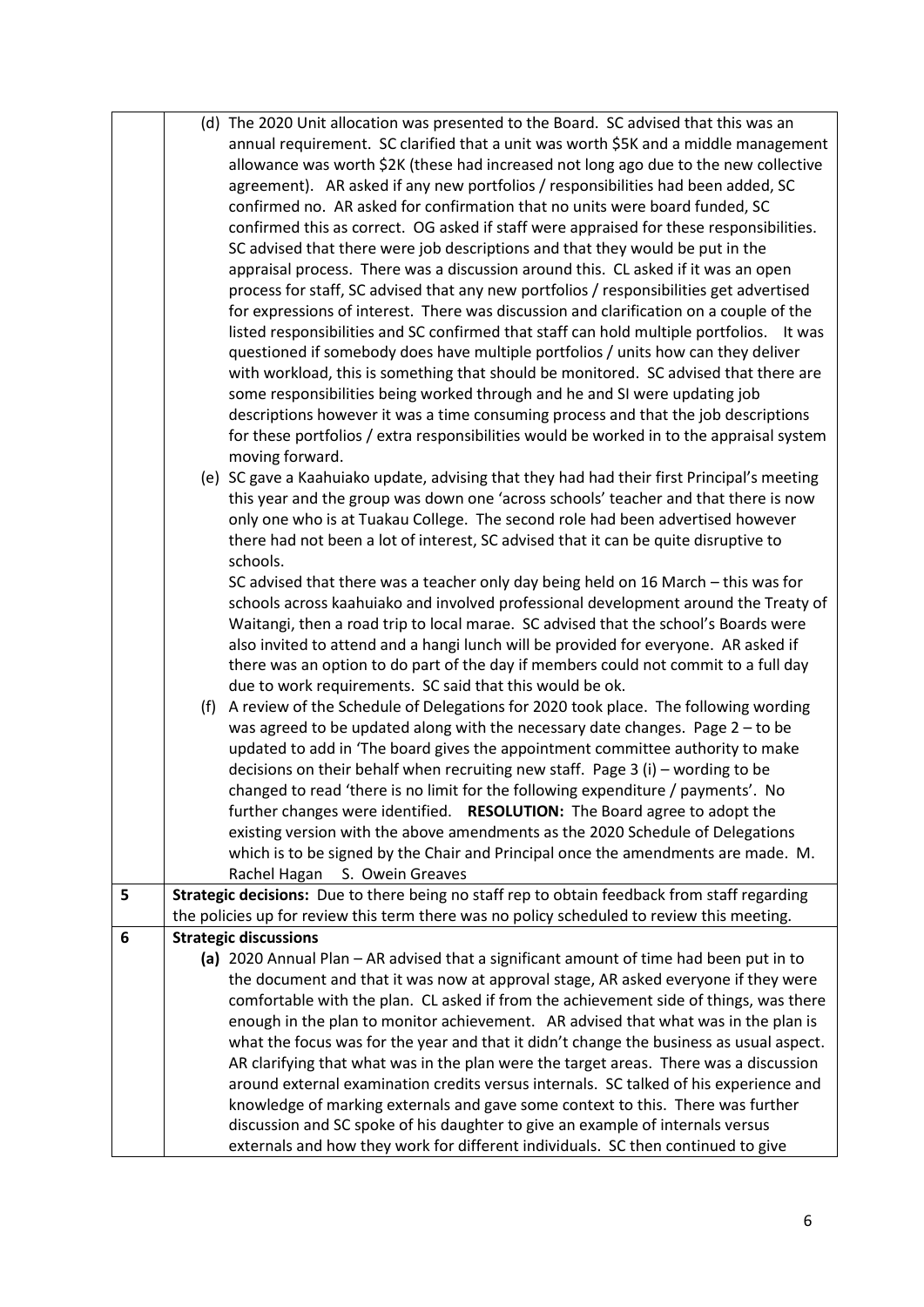clarification around internal credits and advised that the 6 students that had missed out on level 1 at the end of last year will achieve this in the first month this year. **RESOLUTION:** The board approve this final version of the OAS 2020 Annual Plan. M. Simon Craggs S. Aaron Reese

**(b)** Student Achievement data reports were presented. Years 1-10 data was discussed, SC summarised that the reading / writing results were positive, the big success was year 5/6 writing. SC talked about the big focus with getting all teachers together, moderating and working out curriculum levels in this area. SC advised that they will bring it in to year 7/8 this year. SC continued that maths had been identified as an area of weakness and was their focus for this year. There was a discussion around the results, CL identified that the year 10 results were concerning, SC advised that there had been significant challenges in this group. There was a discussion around this. CL asked if the school was protecting kids that wanted to learn referring to being in a disruptive class. SC said that they had had a big turnaround this year with some of the students who had been disruptive. CL asked if we were stretching students enough, questioning if the students were challenged enough to make it interesting. SC talked about the national trend. AR asked how the school managed the portion of students that were on the wrong side of the raw data statistics. SC spoke of 2 programs – 101 program for high achiever, 103 program which was a bit more practical based, life skills aimed at getting numeracy skills. SC continued to clarify that the options were a selection thing, the classes were not streamed, and that there were some prerequisites for some classes. AR asked if it was possible for students to move between the program options, eg: one year do the 103 program and then move to the 101 program the year after. SC responded that they could do, that this was possible. AR gave an example of a trade that might need NCEA maths and how this would work, SC responded that there is flexibility to help them and that there were not finding that kids were not able to access what they want when they leave school. AR spoke of the unit allocation and how this could be used to tutor maths to help with achievement this year. CL added that a target could be put towards this. SC responded that they could do. SC then continued to summarise the year 0 to 10 results saying overall it was positive, most areas were trending upwards and that focus on writing had paid dividends and that the main focus this year was on maths. There was a discussion around working in group settings and how some kids don't work well in a group. CL added that the groups have to be well facilitated to ensure all students are getting the opportunities in this setting. OG asked what 'Review the yr 7 and 8 programs and timetable structure' meant. SC explained what happens at present and how last year the writing programs didn't change in these year groups and the challenge behind this. SC advised he had already been in discussion with this team about writing and that there would be a change of focus this year with the use of Bek Galloways expectation to do reading and writing through inquiry, SC added that the structure might not happen this year however the program itself will. AR raised a query around the year 10 data, with students moving in to year 11 this year – if there are a small minority doing really well, how was the target for merit / excellence going to be achieved. SC advised that once students were seniors, they go in different directions, saying you get a distinction between vocational versus academic. AR asked if we could be more proactive, that there had been some cohorts that had struggled, we needed to make sure they were making the most of their externals. CL asked around stanine and asked if they needed to do more to encourage more. SC said that teachers should be managing this in the classroom and extra extensions in place. CL asked SC if he thought this was happening. SC said it was variable to be honest, SC said there had been a lot of focus in getting the 'just below'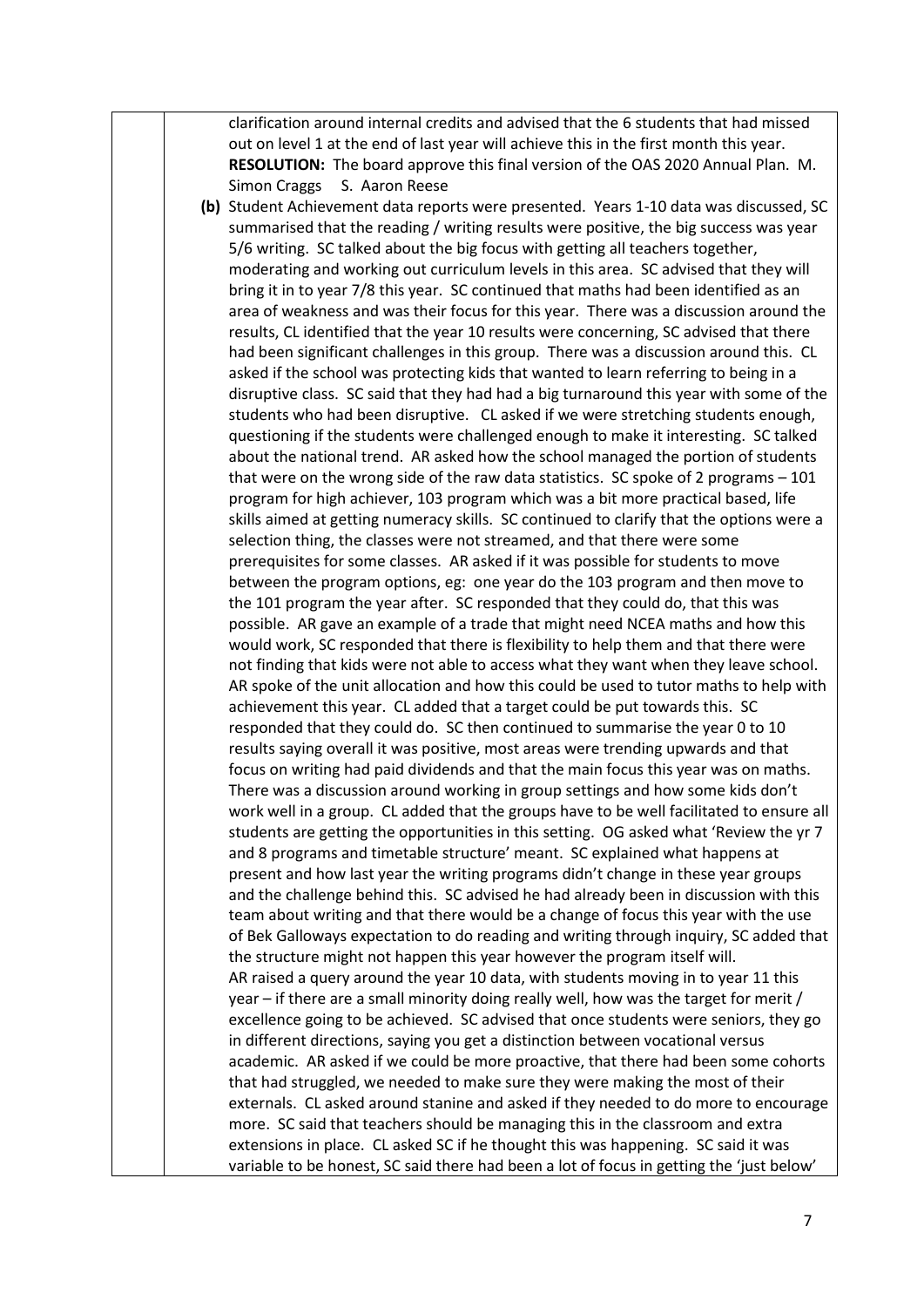students across the line. CL said that we can be quite ambitious, that we have the talent. SC used a student as an example who had achieved a massive dollar value in scholarships for university. CL asked how the school retains those students. AR said it was about aspiring to do better across the board, that the capability was there. AR continued that the individualised goal setting should help this. SC added that with agency, kids are taking more responsibility around this. CL said expected outcomes were important. SC continued that part of agency is how to read and use rubric to understand. So if a teacher is busy, they have motivation and knowledge to move on. OG asked SC if he had shared the achievement results with the staff as yet. SC responded not as yet, that the teachers know the NCEA results. SC added that RB had shared the writing success and challenge in maths with the junior school. OG asked what their feedback had been. SC responded that they were keen to see change. OG asked SC if he was confident they were on board, SC said yes, there was really positive feedback but there were some reservations from senior teachers.

CC asked around PE and other subjects. SC advised that NCEA was overall achievement data, it was not broken down. SC advised that the PE department had had a meeting with junior school teachers and that that junior school teachers were now doing invasion games, which is about developing skills for sport, saying that this was a positive.

SC was asked how easy it was to get the results broken down by subject and including student numbers. SC advised that this can be done. The Board asked for SC to prepare this data so they can see this level of detail around student achievement. CL asked if there were department reports and check ins, SC responded yes. SC advised that he was pretty disappointed with level 1 results, that there were indicators for tracking. That things had been put in place around internals. SC continued that it will take some kids 2 years to get level 1, it was a bit of shock and disappointing. OG asked if there was anything specific identified that could have been responsible for the 6 kids not achieving, SC said no. SC talked about level 2 and there being lots more vocational pathways which were not available in level 1. It was said by getting the data broken down they would be able to see what's pulling data down. A query was asked if it was thought that the year 13 percentage would be high due to smaller class sizes, SC responded that this varied by cohort.

There was a discussion around university entry, SC advised that there was a bridging course for UE, plus anyone can go to uni at the age of 20.

There was a discussion around the ethnicity comparison data between OAS and national – it was said that if the goal was to remove the gap this needed to be looked at to identify if we have a problem.

*Rereokeroa arrived at meeting 8:30pm.*

- **(c)** The SENCo report for term 4, 2019 was tabled and SC was asked if there was anything he would like to highlight in the report. There was a discussion and clarification sought around how many teacher aides were currently employed and was their time 100% allocated to teacher aiding. There was a discussion around this.
- **(d)** The Behaviour report for term 4, 2019 was tabled. SC spoke of the Life Skills course that he was putting in place this year. CL asked if this was being put in place due to behavior. SC advised that students will come out of classroom for one day a week to work with the teacher, an example being working in gardens, trips to different places to motivate. OG asked if we were recruiting for that, SC responded yes – that there was currently a recruitment process being worked through. OG suggested that this should be shared with the community as this is a result of feedback and something that has been put in place due to this. From the reporting, it was suggested where the focus needed to be on behavior for this year. There was a discussion around the 18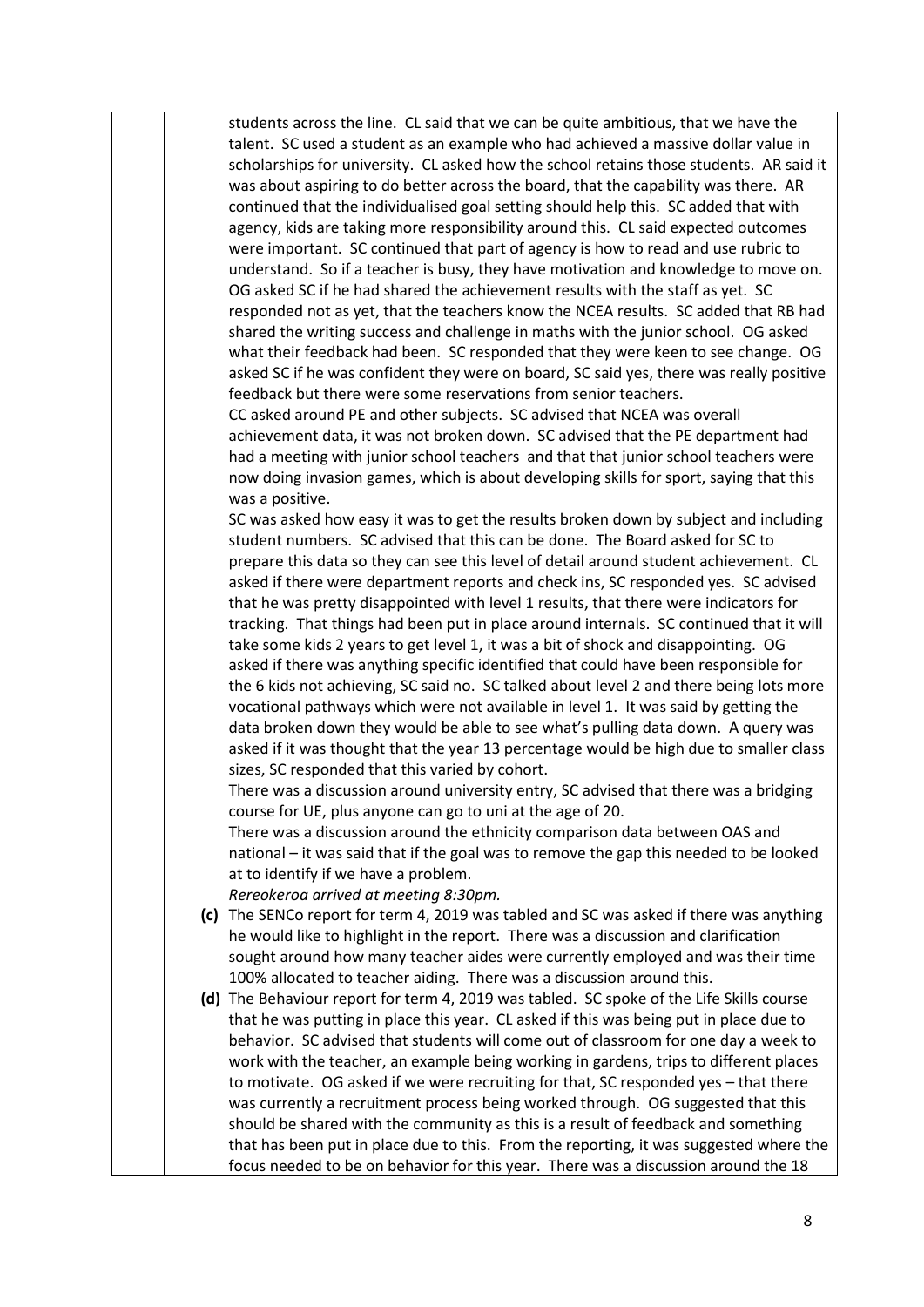students with a number of behavioral incidents reported, AR asked if there were whanau meetings booked for those students that were returning this year, and that the assumption / expectation was that their kamar entries would be monitored, with immediate contact home. It was emphasised that this needed to start well otherwise it wouldn't improve. SC said that there had been some starting to raise their heads at present and they were dealing with this. CL asked if there had been any professional development with teachers in handling in the classroom. SC advised that they had a withdrawal protocol / program set up and talked through this. SC outlined that the year 13's were the first port of call for these students to go, using them to leverage positive learning behaviors / setting an example for them. AR asked what the triggers were to identify any new kids becoming part of the '18', at what point does a student come on to SLT radar. SC responded that this was part of what was being worked on at the moment referring to the PB4L framework being developed for expected behavior in class, this then flows on to the consequences matrix. OG asked if once some changes around behavior management have been completed was SC going to revisit / talk through how its working and seek feedback. SC advised this will involve professional development on behavior management. OG asked how will we know what is being implemented is working, SC said this should be seen by reporting / numbers coming down. OG said that it would be helpful to see / hear from staff – if it had made a difference for them, do they feel supported etc, anecdotal feedback would be good to get too. CL suggested doing a mid-year student survey, reporting last year from some students said they didn't feel safe at school, there was a discussion around this. SC advised that this was a culture thing and that he had recently been watching a video around this – SC continued that his number one role was to set the culture at the school.

CL said last time ERO came their report commented on there being high wellbeing, then we put in a wellbeing focus / portfolio and it seems to have gone backwards. SC responded that ERO would still say the same thing, SC continued that we think we know there is an issue. AR responds that the issue has been recognised, it is an operational thing to address however the Board needed to understand what changes have been put in place and what impact they are having. SC said he would feed this back to everyone. TK suggested a mid-year survey to measure improvement. CC suggested that a survey would need to be done with the year 12/13 students if that's where the school is putting these students as part of the withdrawal process. CC advised that these teachers and students needed to be asked for their feedback around if it is working and the impact on the class and the students. SC advised that students won't be kicked out willy nilly, that this was a last resort and was all about completing the loop. It was agreed that there needed to be feedback, reporting back and check ins. SC continued that teachers would be briefed beforehand and prep given to the year 12/13 students so they know how to treat these kids when they are put in to their class and how to be a positive role model.

There was a discussion around the completing of the various surveys. SC talked about a good wellbeing one. It was said that the surveys needed to be competed at the same time every year with the same content as last year to ensure that the results are able to be measured based on previous scores. Communication survey, Inclusive Practices survey, Staff and Student survey to follow same schedule this year as last year.

**(e)** SC presented the School Leavers data for 2019. A question was asked around who had collated the info, SC responded the office staff collate it based on what they know / are told. PM / RB collate information around the year 12/13 students based on what they know the student has moved on to do outside of school. SC reported that the